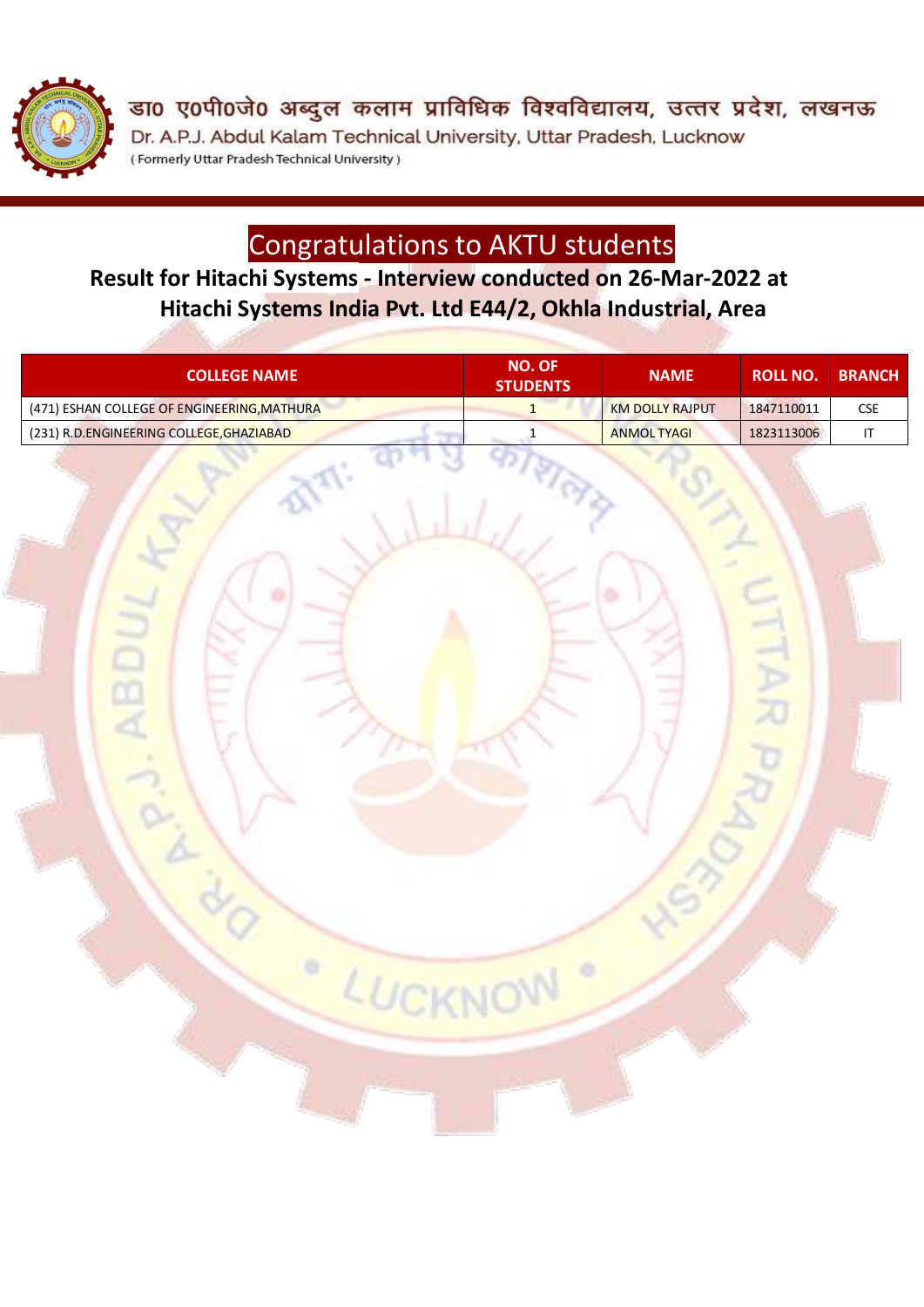## Congratulations to AKTU students

#### **Result for Hitachi Systems - Interview conducted on 26-Mar-2022 at Hitachi Systems India Pvt. Ltd E44/2, Okhla Industrial, Area**

LUCKNOW

۰

**The** 

| <b>COLLEGE NAME</b>                          | <b>NO. OF</b><br><b>STUDENTS</b> | <b>NAME</b>             | <b>ROLL NO.</b> | <b>BRANCH</b> | <b>BATCH</b> |
|----------------------------------------------|----------------------------------|-------------------------|-----------------|---------------|--------------|
| (471) ESHAN COLLEGE OF ENGINEERING, MATHURA  |                                  | KM. KARISHMA            | 1712610018      | <b>CSE</b>    | 2021         |
| (161) KRISHNA ENGG. COLLEGE, GHAZIABAD       |                                  | <b>GEETANSHU SHARMA</b> | 1816131017      | ECE           | 2022         |
| (165) KANPUR INSTITUTE OF TECHNOLOGY, KANPUR |                                  | <b>RISHANG MISHRA</b>   | 1901650108004   | <b>CSE</b>    | 2022         |

 $\frac{1}{2}$  eller



ABI